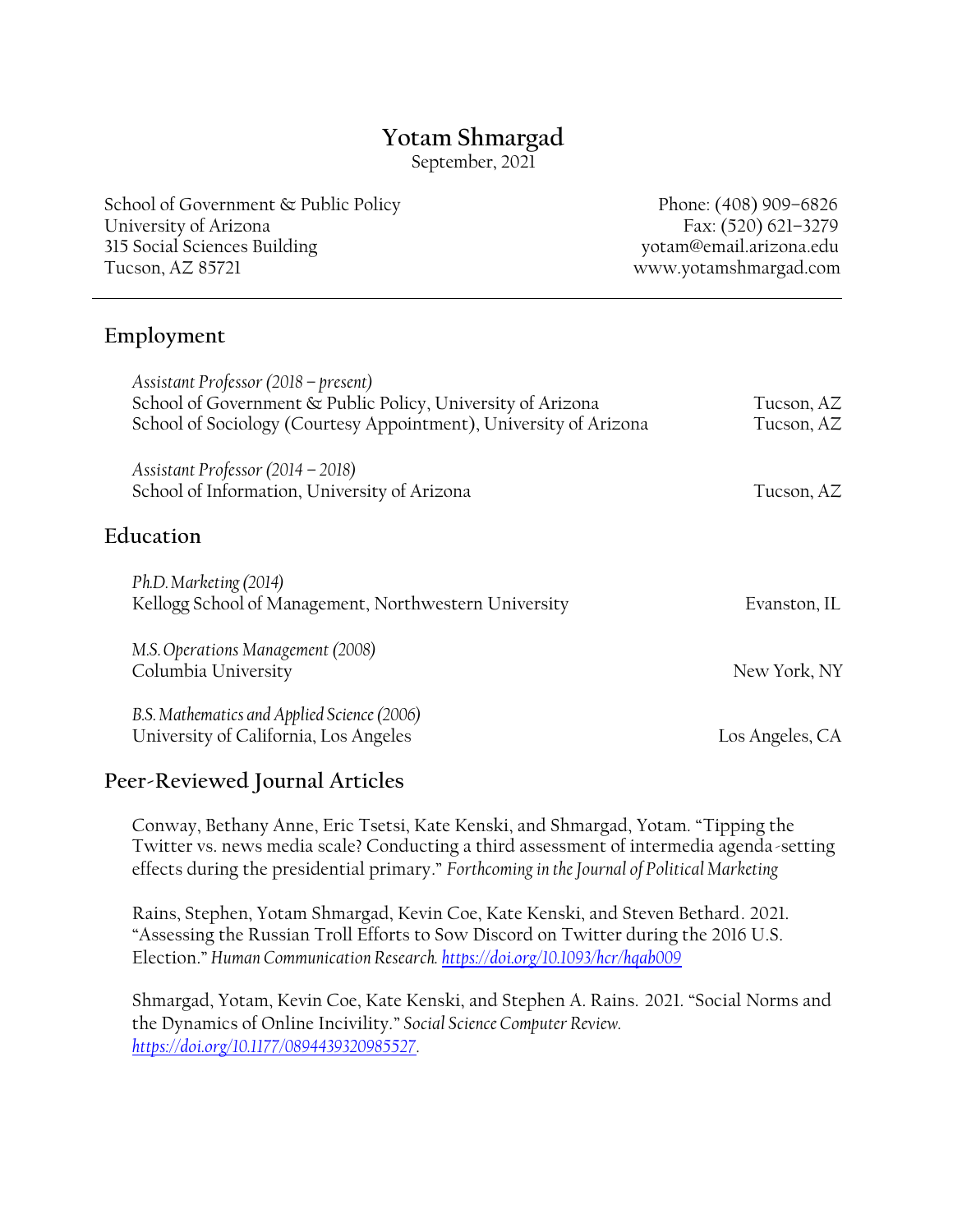Klar, Samara, Yanna Krupnikov, John Ryan, and Kathleen Searles, and Yotam Shmargad. 2020. "Using Social Media to Promote Academic Research: Identifying the Benefits of Twitter for Sharing Academic Work." *PLOS One*. *[https://doi.org/10.1371/journal.pone.0229446.](https://doi.org/10.1371/journal.pone.0229446)*

Shmargad, Yotam and Lisa Sanchez. 2020. "Social Media Influence and Electoral Competition." *Social Science Computer Review.<https://doi.org/10.1177/0894439320906803>*.

Shmargad, Yotam and Samara Klar. 2020. "Sorting the News: How Ranking by Popularity Polarizes Our Politics. *Political Communication. <https://doi.org/10.1080/10584609.2020.1713267>*.

Shmargad, Yotam and Samara Klar. 2019. "How Partisan Online Environments Shape Communication with Political Outgroups." *International Journal of Communication*. *<https://ijoc.org/index.php/ijoc/article/download/10127/2657>*.

Shmargad, Yotam. 2018. "Twitter Influencers in the 2016 U.S. Congressional Races." *Journal of Political Marketing*. *<https://doi.org/10.1080/15377857.2018.1513385>*.

Shmargad, Yotam. 2018. "Structural Diversity and Tie Strength in the Purchase of a Social Networking App." *Journal of the Association for Information Science and Technology*. *<https://doi.org/10.1002/asi.23997>*.

Williams, Betsy, Catherine Brooks, and Yotam Shmargad. 2018. "How Algorithms Discriminate Based on Data They Lack: Challenges, Solutions, and Policy Implications." *Journal of Information Policy*. *<https://doi.org/10.5325/jinfopoli.8.2018.0078>*.

Klar, Samara and Yotam Shmargad. 2017. "The Effect of Network Structure on Preference Formation." *Journal of Politics*. *<https://doi.org/10.1086/689972>*.

Shmargad, Yotam and Jameson Watts. 2016. "When Online Visibility Deters Social Interaction: The Case of Digital Gifts." *Journal of Interactive Marketing*. *<https://doi.org/10.1016/j.intmar.2016.01.004>*.

# **Working Papers**

Shmargad, Yotam. "Partisanship, Polarization, and Shared Attention among Political Influencers in the 2018 U.S. Primaries." *Under review in the Journal of Quantitative Description: Digital Media.*

Shmargad, Yotam. "Discussions of the January 6th Capitol Riots on Reddit and Twitter." *Data analysis in progress.*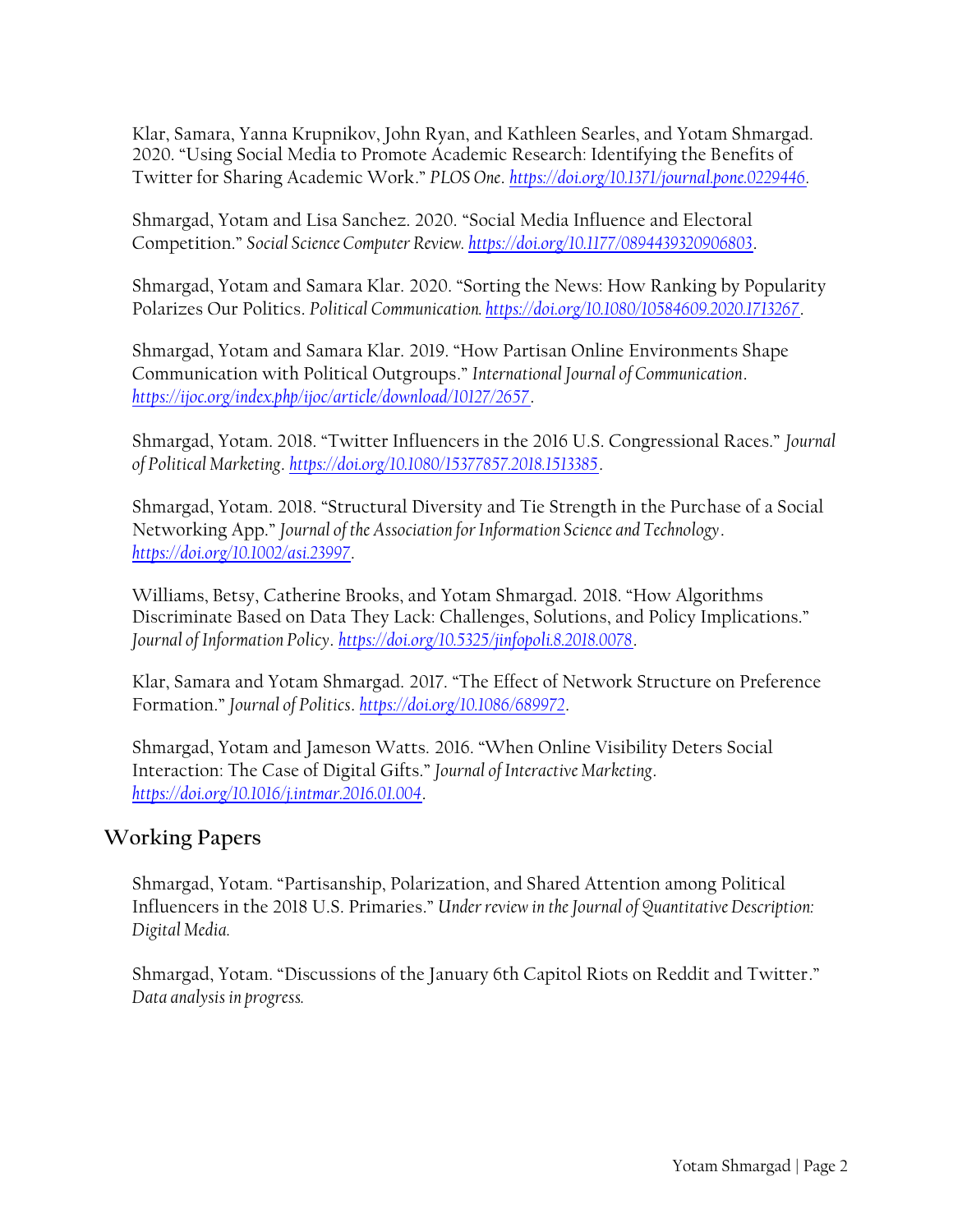# **Other Peer-Reviewed Articles**

Rains, Stephen, Yotam Shmargad, Kate Kenski, Kevin Coe, Bulut Ozler, and Steve Bethard. 2019. "Local Governance, Civil Discourse, and Social Media: Charting Incivility from and Directed at Tucson-Area Elected Officials." *Making Action Possible for Southern Arizona.*

### **Peer-Reviewed Book Chapters**

Klar, Samara and Yotam Shmargad. 2020. "Curating the News: How Social Media Facilitates Selective Exposure." *Dynamics of American Democracy: Partisan Polarization, Political Competition and Government Performance*. Edited by Eric M. Patashnik and Wendy J. Schiller.

Shmargad, Yotam and Samara Klar. 2019. "Using Online Experiments to Study Political Decision Making." *Oxford Encyclopedia of Political Decision Making*. Edited by David P. Redlawsk.

Shmargad, Yotam. 2018. "Long Ties as Equalizers." *Networks, Hacking, and Media.* Edited by Barry Wellman, Laura Robinson, Casey Brienza, Wenhong Chen, and Shelia Cotten.

Shmargad, Yotam and Jameson Watts. 2018. "Ideological Capital, Networks, and Social Media Strategies." C*ontemporary Issues in Digital Marketing: New Paradigms, Perspectives, and Practices.* Edited by John Branch, Marcus Collins, and Eldad Sotnick-Yogev.

#### **Peer-Reviewed Conference Proceedings**

Ozler, Bulut, Kate Kenski, Stephen Rains, Yotam Shmargad, Kevin Coe, and Steven Bethard. 2020. "Fine-tuning for multi-domain and multi-label uncivil language detection." *Proceedings of the Fourth Workshop on Online Abuse and Harms*. Virtual due to Covid-19.

Sadeque, Farig, Stephen Rains, Yotam Shmargad, Kate Kenski, Kevin Coe, and Steven Bethard. 2019. "Incivility Detection in Online Comments." *Joint Conference on Lexical and Computational Semantics*. Minneapolis, Minnesota.

Shmargad, Yotam. 2017. "Network Perspectives on Privacy and Security in the Internet of Things: From Actor-Network Theory to Social Network Analysis." *AAAI Spring Symposium*. Palo Alto, California.

Shmargad, Yotam and Jameson Watts. 2016. "Strangers You May Know: Social Surveillance and Intimacy Online." *iConference*. Philadelphia, Pennsylvania.

Watts, Jameson and Yotam Shmargad. 2015. "Social Visibility and the Gifting of Digital Goods." *ACM Conference on Online Social Networks*. Palo Alto, California.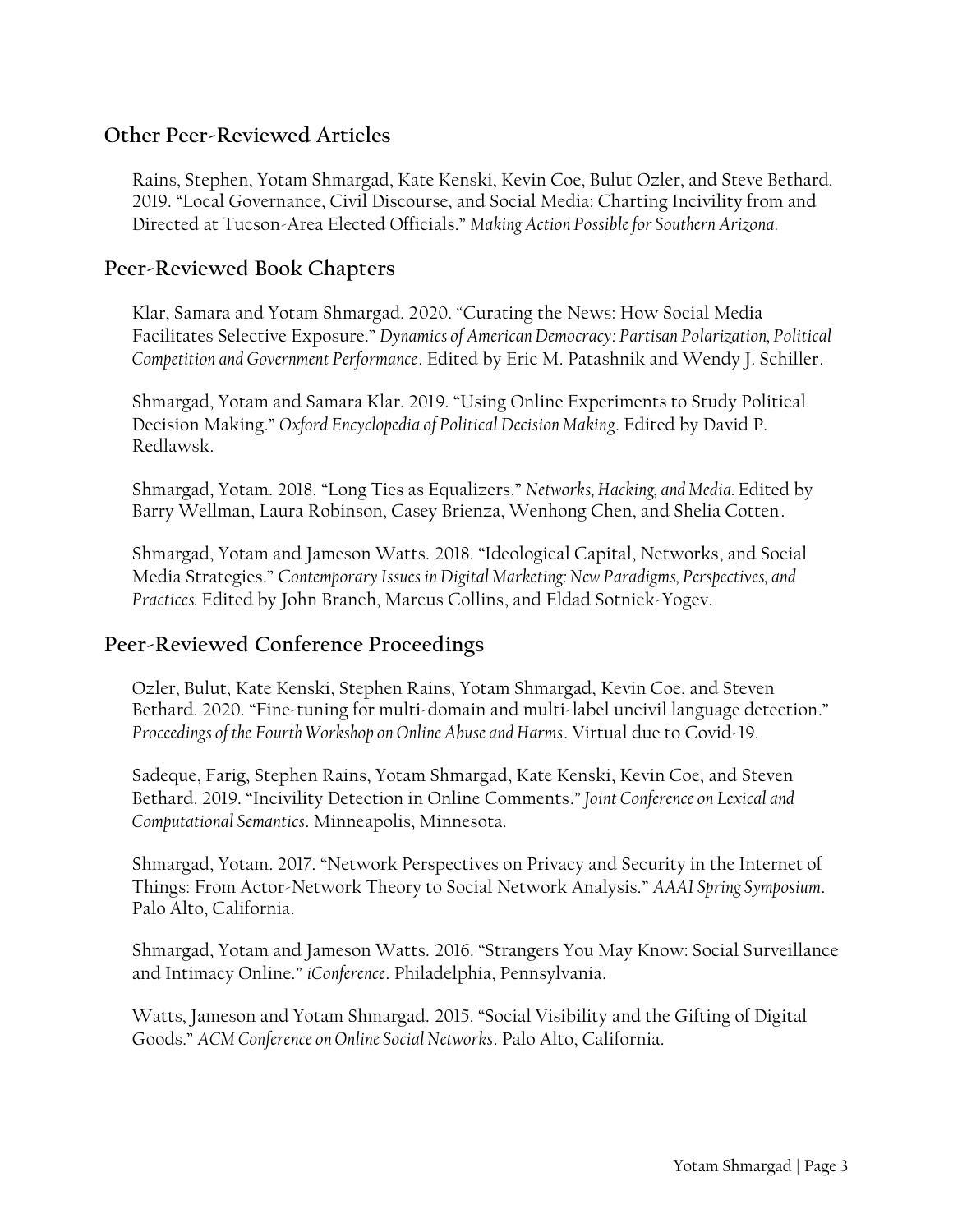Shmargad, Yotam. 2014. "Social Media Broadcasts and the Maintenance of Diverse Networks." *International Conference on Information Systems*. Auckland, New Zealand.

#### **Grants and Awards**

Honorable Mention, Best Conference Paper, Political Networks Section, American Political Science Association, 2021

Partner Site, Summer Institute in Computational Social Science, 2020, \$10,000

"Detecting Incivility in 2020 Presidential Primary Candidate Social Media Posts Utilizing Interdisciplinary Methods," National Institute for Civil Discourse, University of Arizona, 2019, \$24,985.50

"Local Governance, Civil Discourse, and Social Media: Charting Incivility From and Directed at Tucson's Elected Officials," Making Action Possible, Economic and Business Research Center, University of Arizona, 2019, \$7,500

Doctoral Travel Grant, American Statistical Association, 2012, \$800

Best Physical Sciences Article Award, UCLA Undergraduate Science Journal, 2005, \$1,000

Honors Program Research Grant, Irving and Jean Stone, 2004, \$1,000

REU Research Grant, National Science Foundation, 2004, \$2,500

#### **Workshops and Symposia**

Co-organizer. Winter Institute in Computational Social Science (partner site of the 2020 Summer Institute in Computational Social Science), *University of Arizona*, Tucson, Arizona, January 2021.

Participant. News Coverage of US Elections, *Social Science Research Council*, Brooklyn, New York, April 2020 (delayed due to Covid-19).

Participant. Text Mining for Behavioral and Social Sciences Research, *National Institutes of Health*, Washington, D. C., August 2019.

Participant. Social Science Advocacy Day, *Consortium of Social Science Associations*, Washington, D.C. April 2019. Awarded \$500 for travel expenses.

Organizer. Methods for Computational Politics: Bot Detection, Sentiment Analysis, and Statistical Network Models, *University of Arizona*, Tucson, Arizona, April 2019.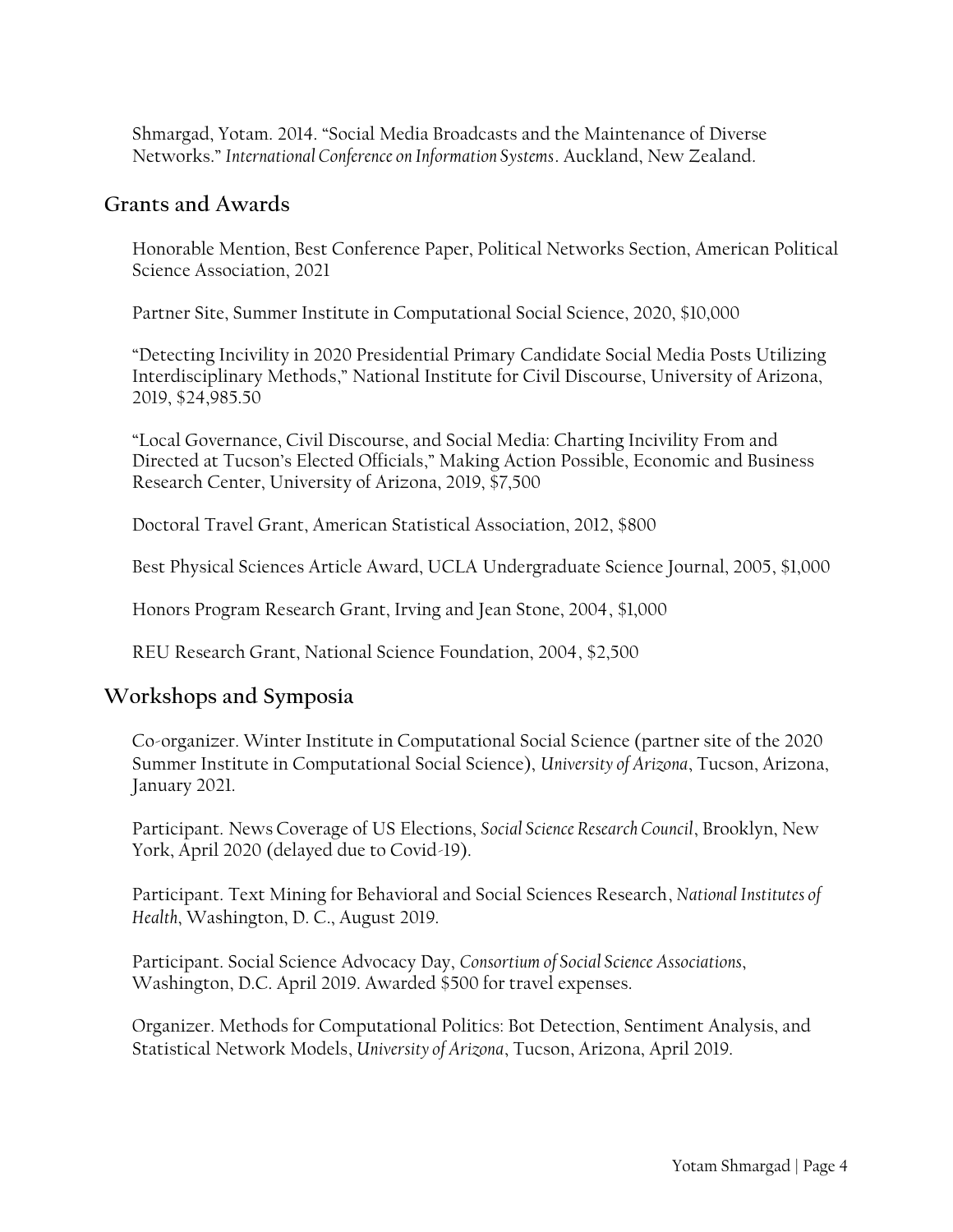Instructor. Application Programming Interfaces. *Summer Institute in Computational Social Science,* Boulder, Colorado, August 2018.

Instructor. Constructing Ego Networks from Retweets. *Arizona Methods Workshop*, Tucson, Arizona, January 2018.

Instructor. Constructing Ego Networks from Retweets. *North American Social Networks Conference*, Washington, D.C, July 2017.

Participant. Ideological Capital, Networks, and Social Media Strategies. *Ross School of Business Digital Marketing Symposium,* Ann Arbor, Michigan, October 2016.

Participant. The News Feed Algorithm and the Spread of Political Information through Social Networks. *ICWSM Workshop on Auditing Algorithms*, Oxford, England, May 2015.

# **Invited Talks and Panels**

Social Media Influence, Electoral Competition, and Political Polarization*. Saddlebrook Freethinkers*, Tucson, Arizona, October 2020 (Virtual due to Covid-19).

Political Polarization and Shared Attention on Twitter. *Department of Communication, University of Utah*, Salt Lake City, Utah, September 2020 (Cancelled due to Covid-19).

Using Snowball Sampling to Study Promotion on Twitter. *Centre for Research in Empirical Social Sciences, McMaster University*, Hamilton, Ontario, July 2020 (Virtual due to Covid-19).

How We Know What We Know About Misinformation*. Agora Meeting*. Tucson, Arizona, March 2020.

Backing Off or Ramping Up? Community Feedback and the Dynamics of Online Incivility. *Research Convening, National Institute for Civil Discourse*, Tucson, Arizona, September 2019.

Social Media and the Competitiveness of U.S. Elections. *Management Information Systems, Eller College of Management, University of Arizona*, Tucson, Arizona, January 2019.

Sorting the News: How Ranking by Popularity Polarizes Our Politics. *Department of Information Science*. Boulder, Colorado, November 2018.

Social Media and the Rise of Dark Horse Candidates. *Department of Political Science*, Boulder, Colorado, September 2018.

Social Media and the Rise of Dark Horse Candidates. *Summer Institute in Computational Social Science*, Boulder, Colorado, August 2018.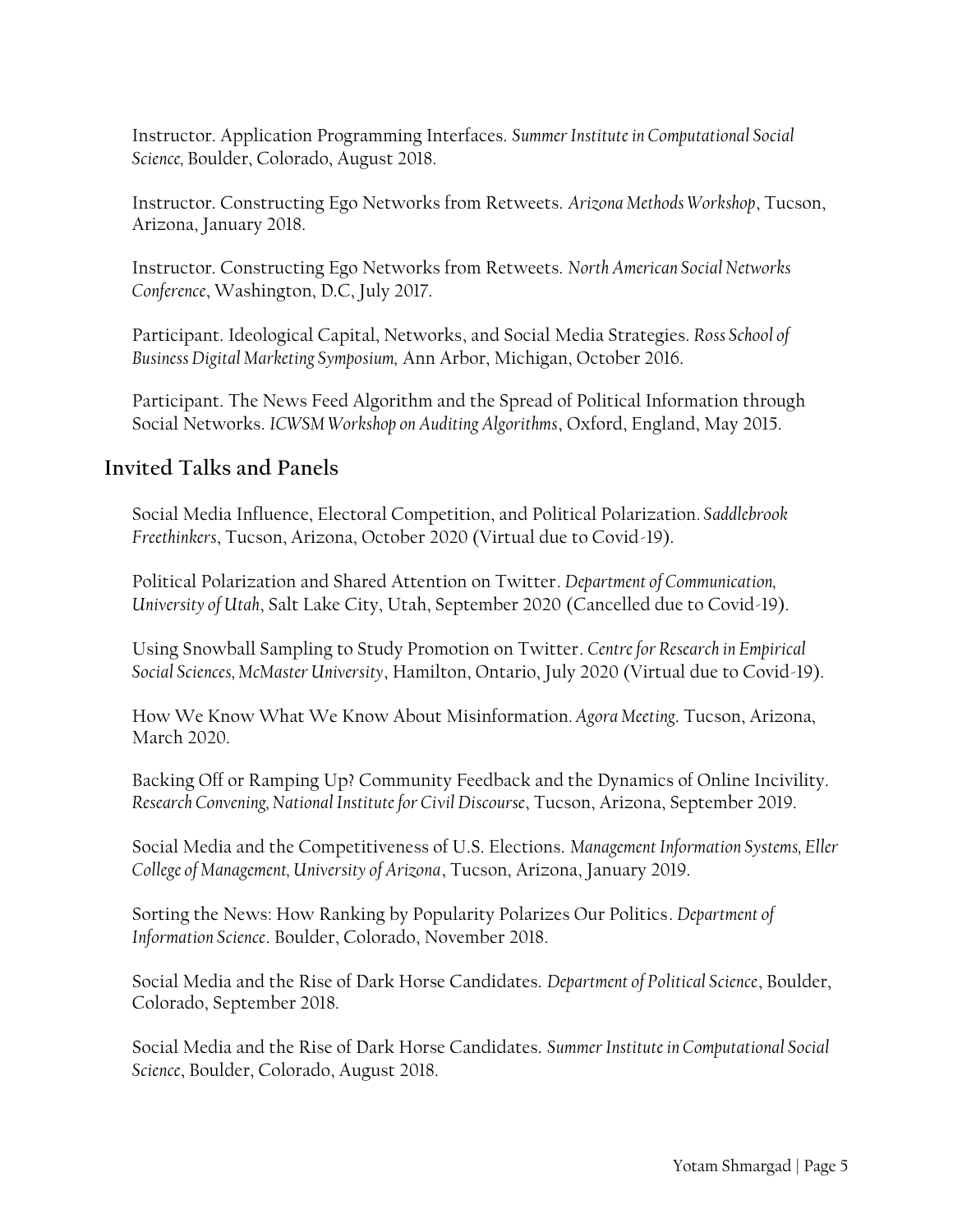I, Human. *Theorizing the Web*, New York, New York, April 2017 (moderator).

Network Analysis with Social Media Data. *iSpace Tech Talk, University of Arizona Library*, Tucson, Arizona, February 2017.

Long Ties as Equalizers. *School of Sociology, University of Arizona,* Tucson, Arizona, January 2017.

Twitter Data Mining. *iSpace Tech Talk, University of Arizona Library*, Tucson, Arizona, November 2016.

How our Networks Shape our Privacy. *Social Media Lab, Ted Rogers School of Management, Ryerson University*, Toronto, Canada, April 2016.

Privacy, Apple and the FBI. *Center for Digital Society and Data Studies, University of Arizona*, Tucson, Arizona, March 2016 (panelist).

How our Networks Shape our Privacy. *Management Information Systems, Eller College of Management, University of Arizona*, Tucson, Arizona, September 2015.

How our Networks Constrain our Behavior. *Graduate Interdisciplinary Program in Statistics, University of Arizona*, Tucson, Arizona, March 2015.

# **Conference Presentations**

Discussion of the January 6th Capitol Riots on Reddit and Twitter. *Preconference on Politics and Computational Social Science (PaCSS),* August 2021 (Virtual due to Covid-19).

Discussion of the January 6th Capitol Riots on Reddit and Twitter. *Political Networks Conference (PolNet),* June – July 2021 (Virtual due to Covid-19).

Social Norms and the Dynamics of Online Incivility. *Politics and Computational Social Science / Political Networks Joint Conference*, August 2020 (Virtual due to Covid-19).

Donor Networks and Social Media Influencers in the 2018 Congressional Primaries. *American Political Science Association Conference (APSA)*, Washington, D.C., August 2019.

Backing Off or Ramping Up? Community Feedback and the Dynamics of Online Incivility. *American Political Science Association Conference (APSA)*, Washington, D.C., August 2019.

The Influencer Ecosystem in the 2018 U.S. Primaries. *Preconference on Politics and Computational Social Science (PaCSS),* Washington, D.C., August 2019.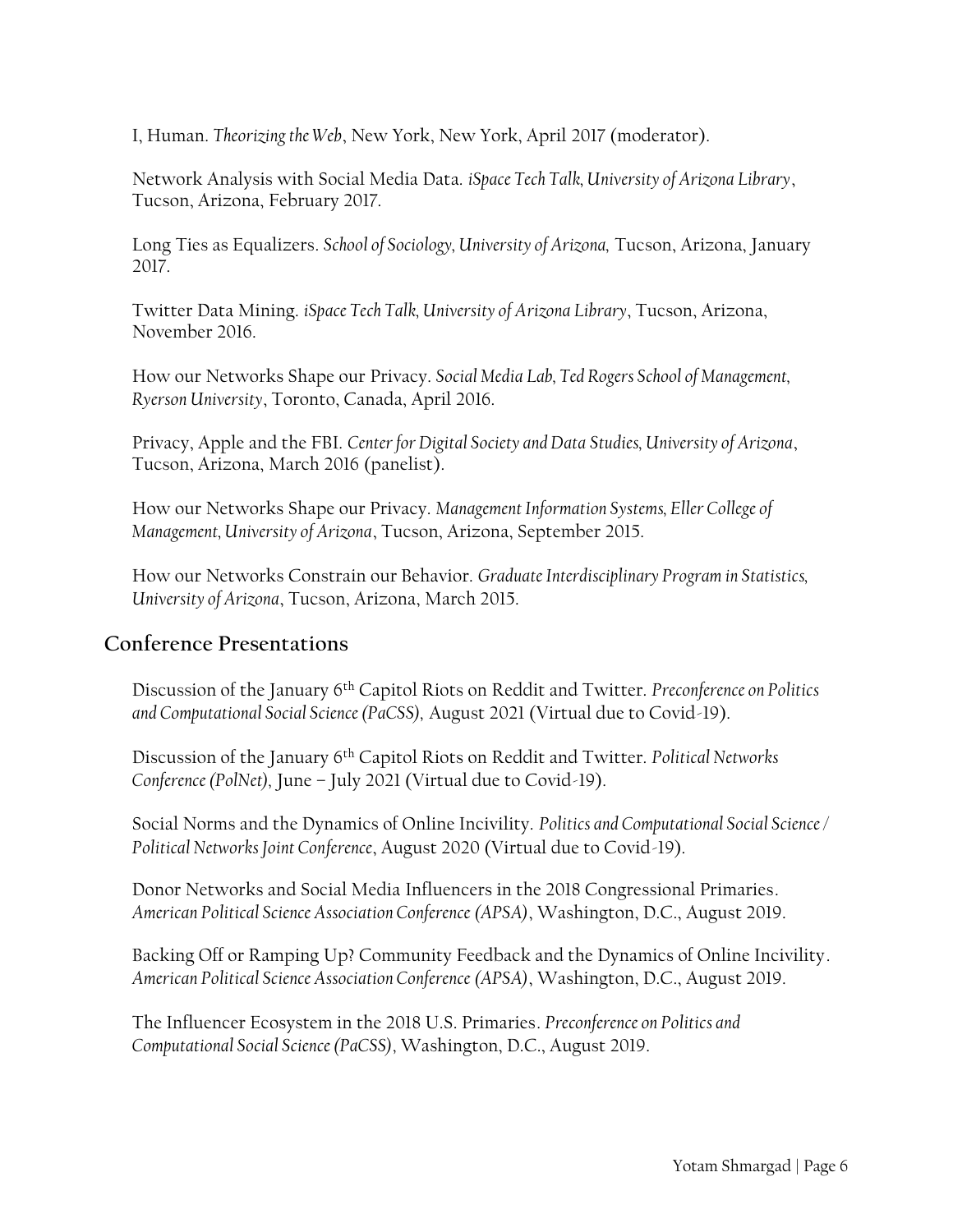The Influencer Ecosystem in the 2018 U.S. Primaries. *Political Networks Conference (PolNet)*, Durham, North Carolina, May 2019.

Sorting the News: How Ranking by Popularity Polarizes Our Politics. *Midwest Political Science Association Conference (MPSA)*, Chicago, Illinois, April 2019.

Social Media and the Rise of Dark Horse Candidates. *Preconference on Politics and Computational Social Science (PaCSS),* Boston, Massachusetts, August 2018.

Social Media and the Rise of Dark Horse Candidates. *International Conference on Computational Social Science (IC2S2),* Evanston, Illinois, July 2018.

Social Media and the Rise of Dark Horse Candidates. *Political Networks Conference (PolNet)*, Arlington, Virginia, June 2018.

How Partisan Online Environments Shape Encounters with Political Outgroups. *Midwest Political Science Association Conference (MPSA)*, Chicago, Illinois, April 2018.

The Role of Twitter in the 2016 U.S. Congressional Races. *North American Social Networks Conference (NASN)*, Washington, D.C., July 2017.

Corrosive Density, *North American Social Networks Conference (NASN)*. Washington, D.C., July 2017.

Network Perspectives on Privacy and Security in the Internet of Things: From Actor-Network Theory to Social Network Analysis. *AAAI Symposium on Computational Context*, Palo Alto, California, March 2017.

Diffusion Disparities in Competitive Settings*. INFORMS Annual Meeting*, Nashville, Tennessee, November 2016.

Polarization in Congressional Caucuses. *Midwest Political Science Association Conference (MPSA)*, Chicago, Illinois, April 2016.

The Monetization of Information Broadcasts: A Natural Experiment on an Online Social Network. *AAAI Symposium on Observational Studies through Social Media*, Palo Alto, California, March 2016.

Strangers You May Know: Social Surveillance and Intimacy Online. *iConference*, Philadelphia, Pennsylvania, March 2016.

The Effect of Network Structure on Preference Formation. *NYU-CESS Experimental Political Science Conference*, New York, New York, February 2016.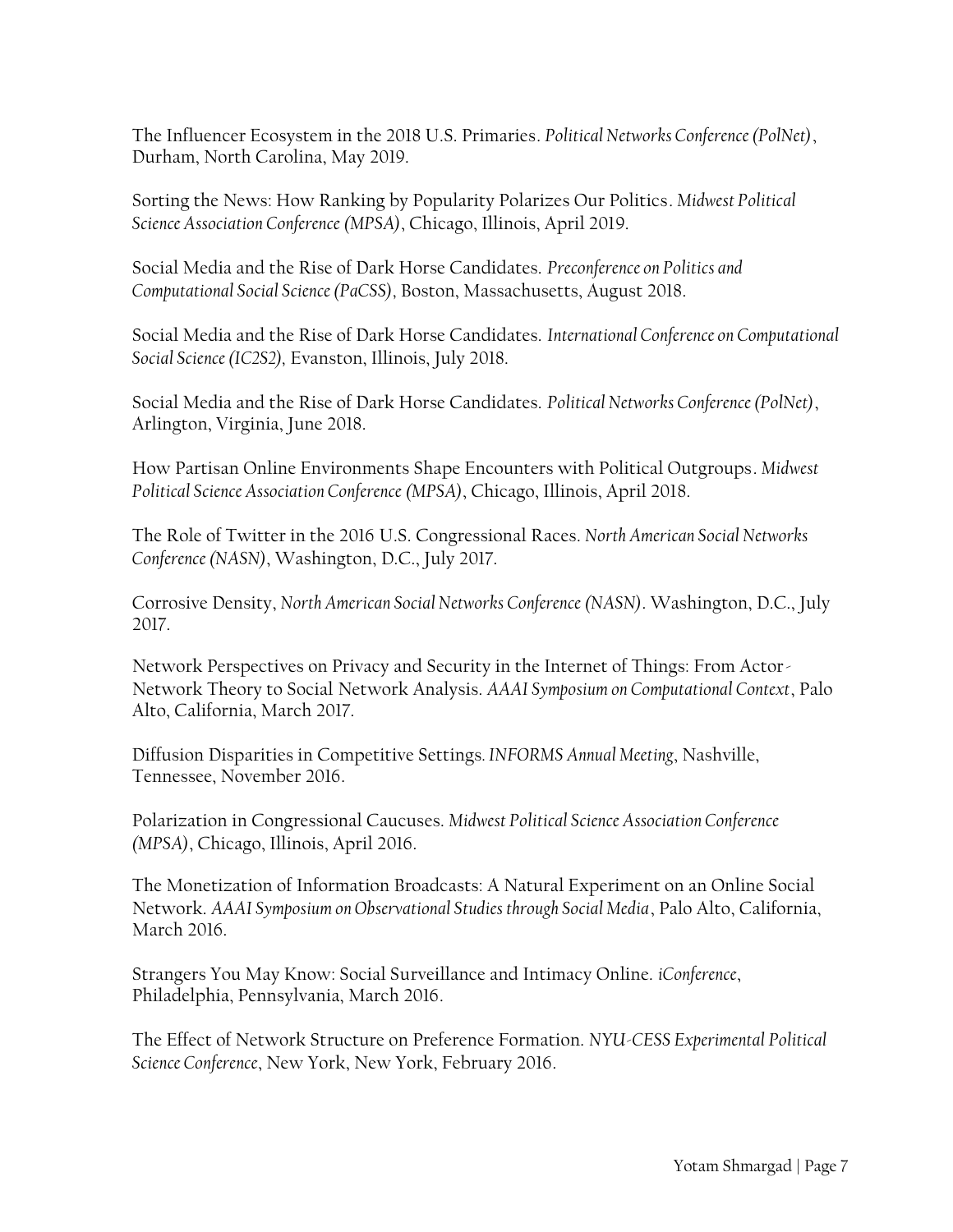How our Networks Shape our Privacy. *INFORMS Annual Meeting*, Philadelphia, Pennsylvania, November 2015.

Information Diffusion in Competitive Settings. *Conference on Complex Systems (CCS)*, Tempe, Arizona, September 2015.

The Effect of Network Structure on Public Opinion. *American Political Science Association Annual Meeting (APSA)*, San Francisco, California, September 2015.

Social Media Broadcasts and the Maintenance of Diverse Networks. *International Conference on Information Systems (ICIS)*, Auckland, New Zealand, December 2014.

An Experimental Study of Information Diffusion in Competitive Settings. *Marketing Science*, Atlanta, Georgia, June 2014.

An Experimental Study of Information Diffusion in Competitive Settings. *INSNA Sunbelt*, St. Pete Beach, Florida, February 2014.

The Value of Receiving Passive Updates: A Quasi-Experiment on a Social Networking Site. *Joint Statistical Meetings*, San Diego, California, July 2012.

The Value of Receiving Passive Updates: A Quasi-Experiment on a Social Networking Site. *Marketing Science*, Boston, Massachusetts, June 2012.

The Value of Receiving Passive Updates: A Quasi-Experiment on a Social Networking Site. *Trans-Atlantic Doctoral Conference,* London, England, May 2012.

# **Academic Service**

Article Reviewer (American Behavioral Scientist, American Journal of Political Science, Animal Behaviour, Applied Sciences, Behavioral Sciences, Big Data & Society, Digital Government: Research & Practice, Entropy, iConference, International Journal of Environmental Research and Public Health, Journal of the Association for Information Science and Technology, Journal of Information Technology & Politics, Journal of Politics, Marketing Science, PLOS One, Policy Studies Journal, Political Behavior, Political Psychology, Public Opinion Quarterly, Social Science Computer Review)

Reviewer, Research Grants, Summer Institute in Computational Social Science, 2021

Reviewer, Research Grant, Israel Science Foundation, 2021

Faculty Advisor, Pi Sigma Alpha, Delta Iota Chapter, University of Arizona, 2020-present

Member, Masters in Public Administration / Masters in Public Policy Committee, School of Government & Public Policy, University of Arizona, 2020-present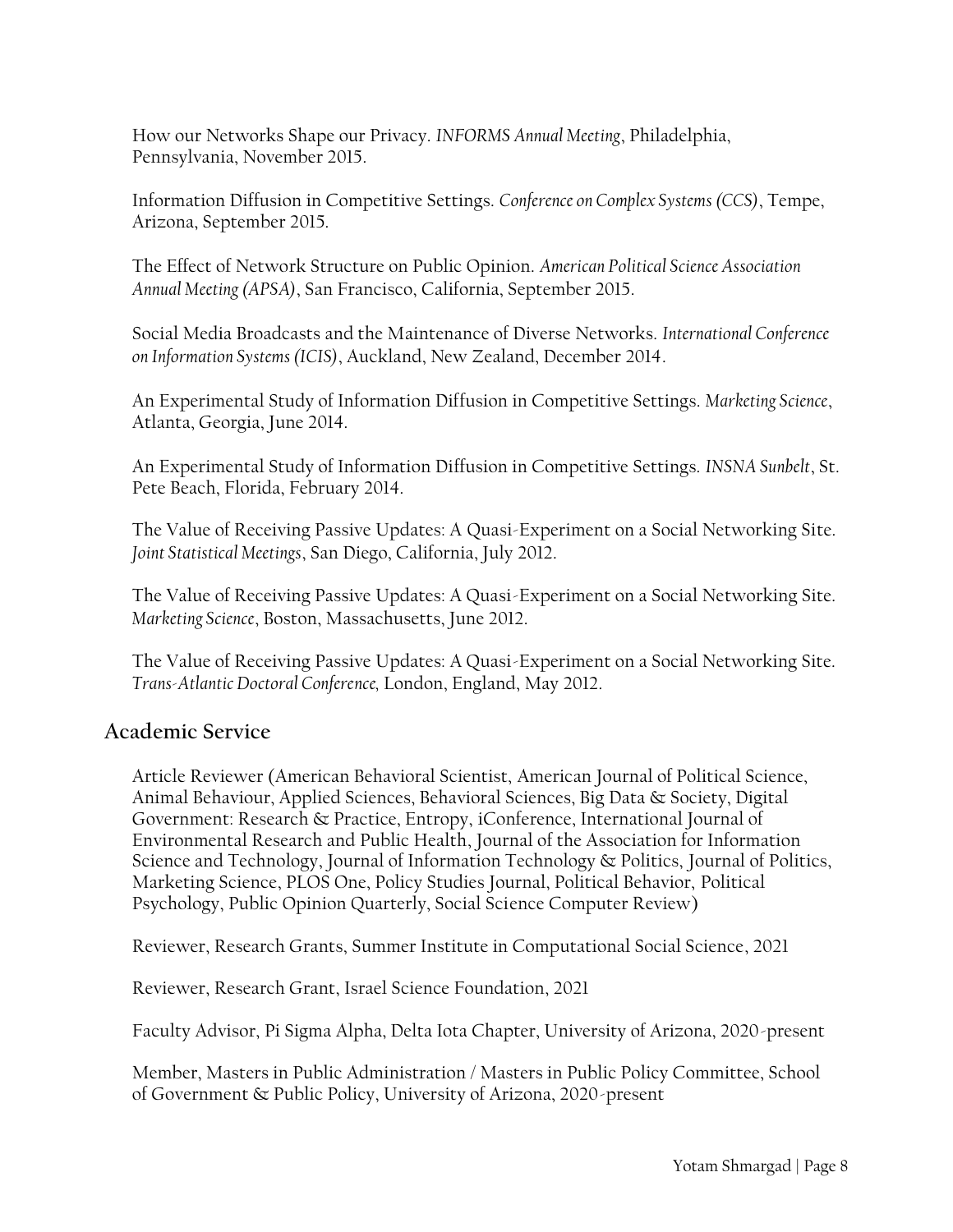Member, Computational Social Science Certificate Committee, College of Social and Behavioral Sciences, University of Arizona, 2017-present

Editorial Board Member, SAGE Open, 2016-present

Affiliate Member, Graduate Interdisciplinary Program in Statistics, University of Arizona, 2015-present

Faculty Mentor, Mentoring Session, Politics and Computational Social Science / Political Networks Joint Conference, 2020

Member, Poster Award Committee, Political Networks Conference, 2019

Member, Undergraduate Committee, School of Government & Public Policy, University of Arizona, 2019

Advisory Board Member, Center for Digital Society and Data Studies, College of Social and Behavioral Sciences, University of Arizona, 2016-2018

Member, Dissertation Award Jury, Association for Information Science and Technology, 2016

Director of Undergraduate Studies, School of Information, University of Arizona, 2016- 2018

Curriculum Committee Member, School of Information, University of Arizona, 2015-2018

Member, Dissertation Award Jury, Association for Information Science and Technology, 2016

Member, Search Committee, School of Information, University of Arizona, 2016

Search Committee Chair, School of Information, University of Arizona, 2015

Peer Review Committee Member, School of Information, University of Arizona, 2015

Advisor, Ronald E. McNair Achievement Program (Nalani Moss)

Member, Doctoral Thesis Committee (Brian Atkinson, Michael Jenkins, Farig Sadeque, Attila Varga)

Advisor, Undergraduate Honors Thesis (Sydney Komro)

Undergraduate Independent Study Advisor (Jack Dalton, Phillip Johnson, Juan Reyes-Flores, Jason Forrester, Samarth Puri, Jordan Sandler, Alexandria Wauneka)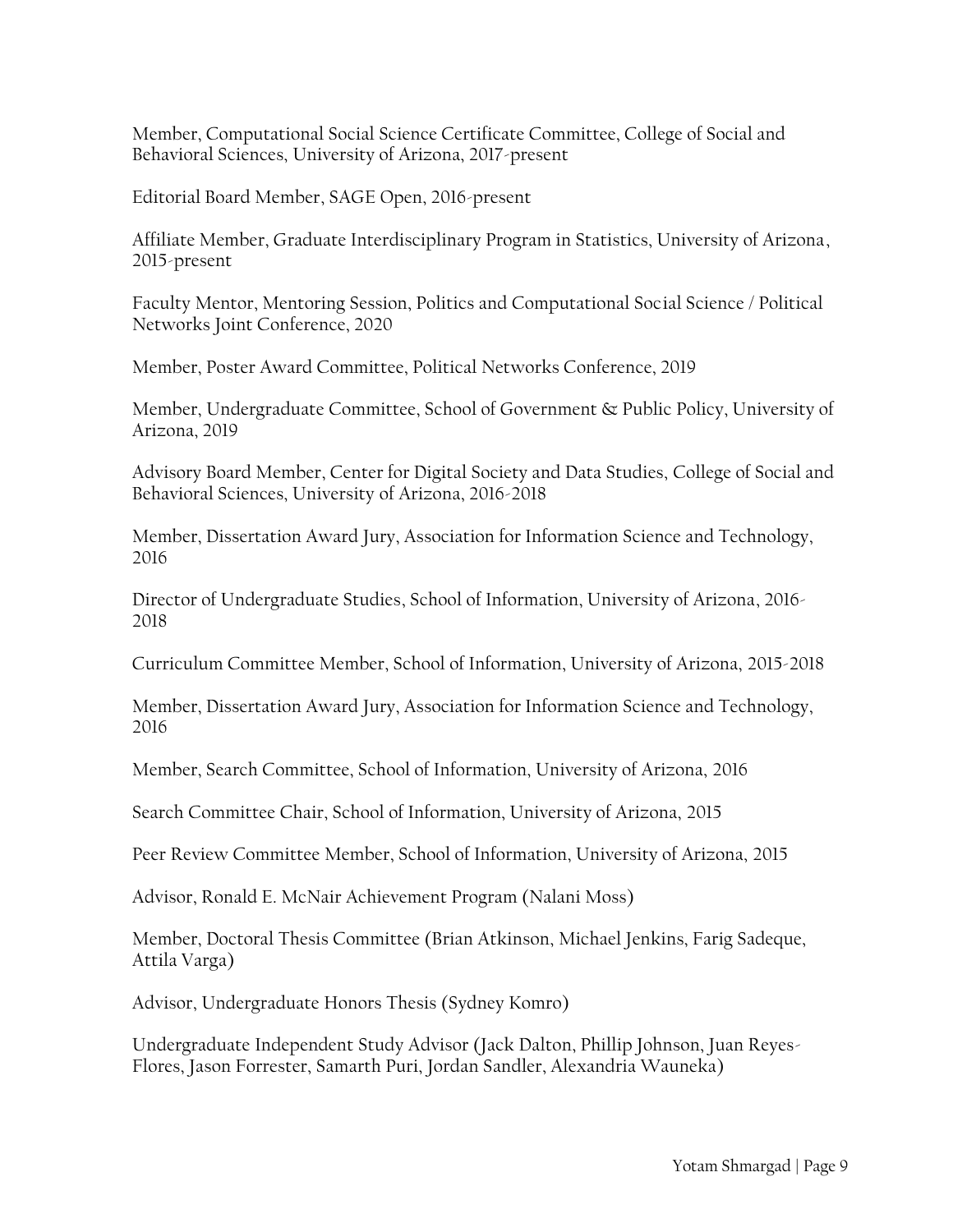# **Teaching Experience**

| 2021      | University of Arizona, Masters/Ph.D.<br>Digital Traces in Social and Political Research  |
|-----------|------------------------------------------------------------------------------------------|
| 2019-2021 | University of Arizona, Masters/Ph.D.<br>Digital Research in Politics and Policy          |
| 2019-2021 | University of Arizona, Undergraduate<br>Politics in the Digital Age                      |
| 2017-2020 | University of Arizona, Masters/Ph.D.<br>Computational Social Science                     |
| 2014-2017 | University of Arizona, Undergraduate<br>Quantitative Methods for the Digital Marketplace |
| 2016      | University of Arizona, Undergraduate<br>Introduction to Data Science                     |
| 2012-2013 | Kellogg School of Management, Ph.D.<br>Teaching Assistant, Multivariate Statistics       |
| 2010-2013 | Kellogg School of Management, Executive MBA<br>Teaching Assistant, Marketing Strategy    |
| 2012      | Kellogg School of Management, MBA<br>Teaching Assistant, Pricing and Promotions          |
| 2011-2012 | Kellogg School of Management, MBA<br>Teaching Assistant, Marketing Management            |
| 2008      | Columbia Business School, Executive MBA<br>Teaching Assistant, Decision Models           |
| 2008      | Columbia Business School, MBA<br>Teaching Assistant, Operations Management               |
| 2005-2006 | UCLA Academic Advancement Program<br>Tutor, C++ Programming                              |

# **Relevant Work Experience**

2009 Plaxo, Inc. Data and Web Analyst